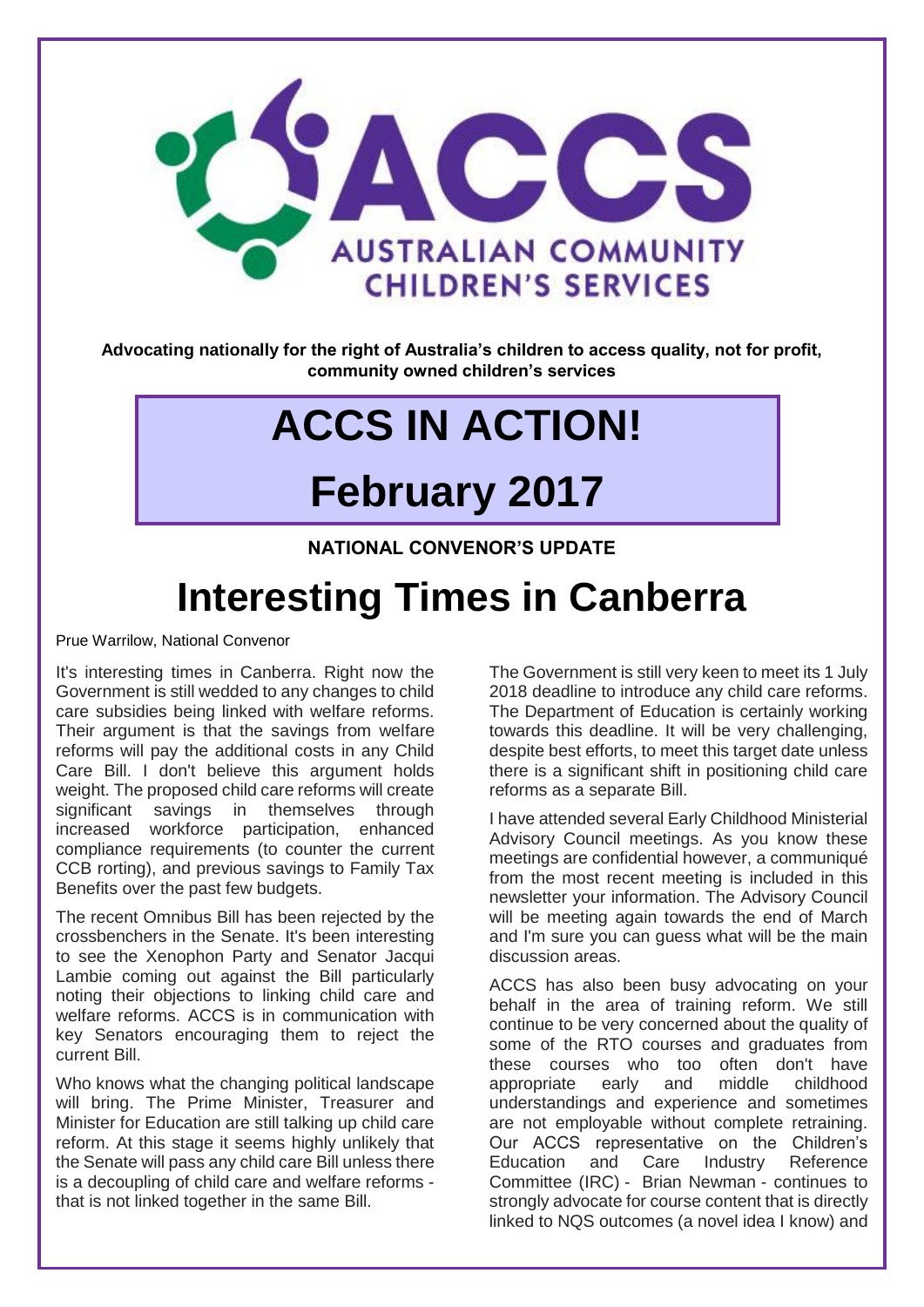ways to ensure reputable course content delivery through RTOs.

ACCS took a booth at the ECA national conference in Darwin last October. This was a great way to reach out to our existing members and potential new members. We were able to talk to people about the importance of high quality education and care and use ACECQA Snapshot data to show how not-for-profit ECEC services are leading the way in the quality agenda.

We'll be holding our state representative face-toface meeting in May this year. During this meeting we will review our policy positions and advocacy planning, of course asking for feedback from our members. We will also build our skills in lobbying and advocacy and gather state/territory issues to inform our national work.

Lastly, I wanted to let you know some very exciting news. ACCS has received funding from the then Community Services and Health Industry Skills Council for the next three waves of our Trends in Community Children's Services Survey (TICCS). This will enable us to continue to track how not-forprofit early and middle childhood services are engaging with and working towards the NQS reforms to 2020. A TICCS survey will be coming out it in the second quarter of this calendar year. I encourage all of you to participate and I also ask that you distribute the survey widely amongst your colleagues and friends in early and middle childhood services. The more responses we have the better our analysis and report will be.

#### **Ministerial Advisory Council for Child Care and Early Learning December 2016**

#### **Communique**

On 13 December 2016, the Ministerial Advisory Council for Child Care and Early Learning held its eighth meeting in Canberra. The Council Co-Chair, Dr Jeff Harmer welcomed Council members to the meeting on behalf of the Minister.

The Council received an update on the progress of key elements of the Jobs for Families Child Care Package. In particular, members were briefed on the outcomes of the recent consultations for the subordinate legislation, the Minister's and Secretary's Rules, which will be made once the Bill has passed. Members were also asked to note the department is currently consulting on the third round of draft Rules, covering an additional 13 topics. The Council was given an update on the Community Child Care Fund (CCCF).

Based on feedback from key stakeholders, including members of MAC, the Minister has recently agreed to changes to the CCCF program design, which will enable the program to better support disadvantaged and vulnerable communities and families, and to support the transition of the Budget Based Funded (BBF) services.

The Council was briefed on the department's recent child care compliance and fraud activities. In particular, the Council was advised that, in the September 2016 quarter, the department imposed sanctions and penalties on 40 services, including cancelling the approval to administer child care payments for 17 services and suspending approval for 12 services. Additionally, at the Education Council meeting on 23 September 2016, Ministers directed senior officials, through the Early Childhood Policy Group (ECPG), to develop further options to address fraud and systemic issues in Family Day Care, including awareness of obligations under the National Quality Framework. The Group will report back to the Education Council in early 2017.

The Council was provided with an overview of the planned evaluation of the Jobs for Families Child Care Package. Members were asked to consider, and provide feedback on, the draft program logic. The program logic outlines desired outcomes of the Package and will be a critical foundation document for the evaluation work. Members were also advised that an independent consultant will be engaged from 2017 to help the department with the evaluation of the Package.

The Council was updated on the Review of the National Partnership Agreement on the National Quality Agenda for Early Childhood Education and Care. The current Review is being finalised and outcomes will be made public by the Education Council when all governments have considered changes to the National Quality Framework. The focus of governments is on implementing the outcomes of the Review.

The Council was advised that Ministers are considering future funding arrangements for preschool beyond December 2017, following the recent decision by COAG to prioritise early childhood education.

The Council received an update on the transition of BBF services. Over 118 transition reports have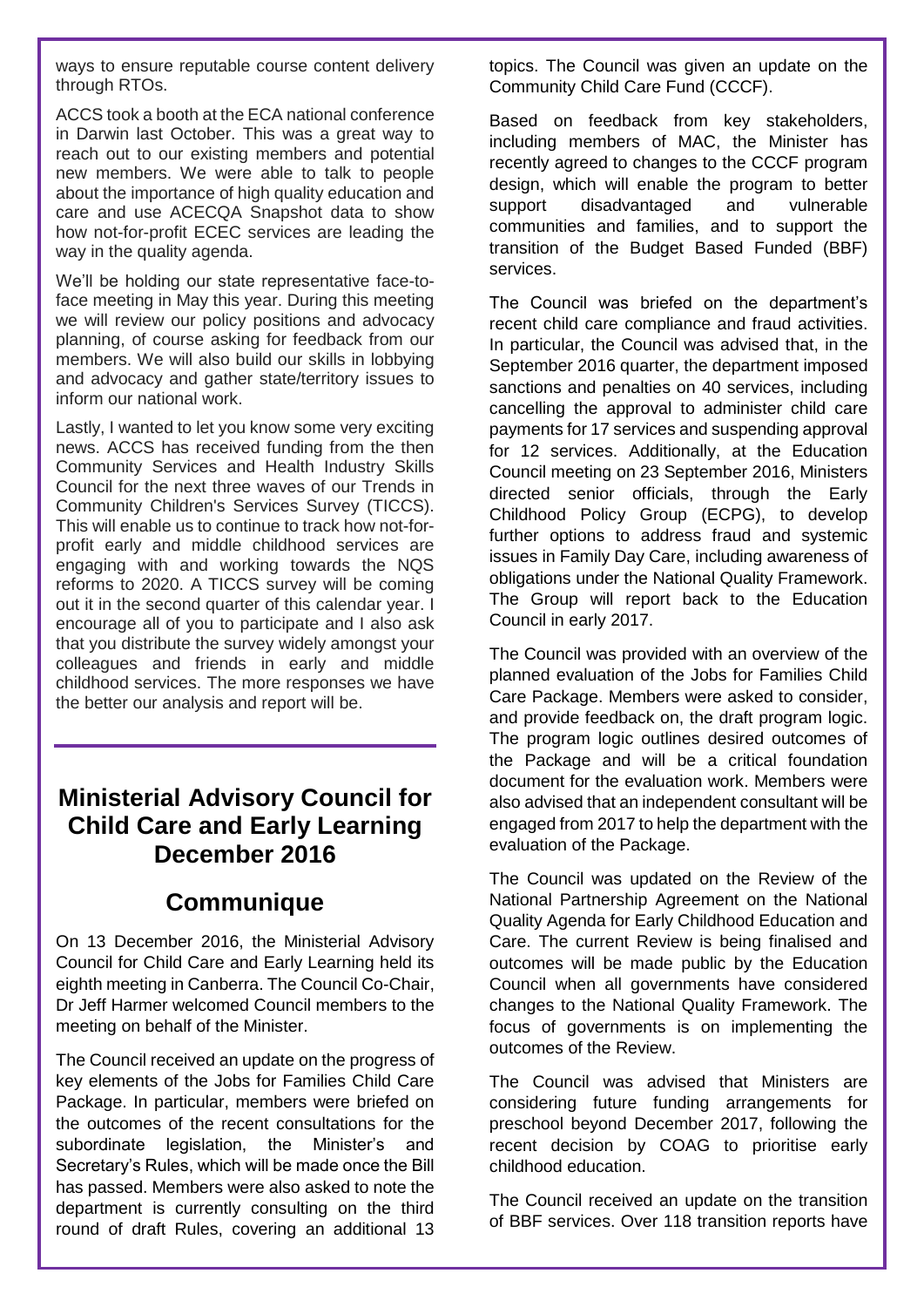been provided to BBF funding recipients for their review and acceptance as part of this process. The second phase of support for BBF services will commence from February 2017, when services will be supported to implement their individual transition plans. This support could include, for example, assistance in undertaking business planning, staff training, community engagement and IT infrastructure upgrades.

The department thanked members for their contribution to the development and implementation of child care and early learning policy over the past few years. The department also acknowledged the Minister of Education and Training's extension of the Council and its current members until the end of June 2017 while future arrangements are considered.

#### **ACCS AT THE ECA NATIONAL CONFERENCE**

ACCS members from around Australia volunteered to staff a stall at the ECA national early childhood conference in Darwin. This was an excellent opportunity to showcase our advocacy, engage potential new members and build relationships between members from across the continent who usually only communicate electronically.



We also conducted a survey on the hot topic of the impact on vulnerable children of the proposed changes to the government's child care support. The ACCS national forum held during the lunchbreak also addressed this deeply concerning issue.

Educational Experience sponsored a prize for a participant in the survey, and the gift voucher was won by Katrina Knapp of the Vickers Road Child Care Centre, Townsville, Queensland.



Prue (NSW), Josique (WA) and Kim (NSW) at the ACCS stall at the ECA conference



Sally (WA), Prue (NSW) and Cat (Vic)

#### **ACCS ADVOCACY**

Visit our website to see recent submissions to government and other consultations, speaking out on the best interests of children, families and communities [here.](http://ausccs.org.au/?page_id=62)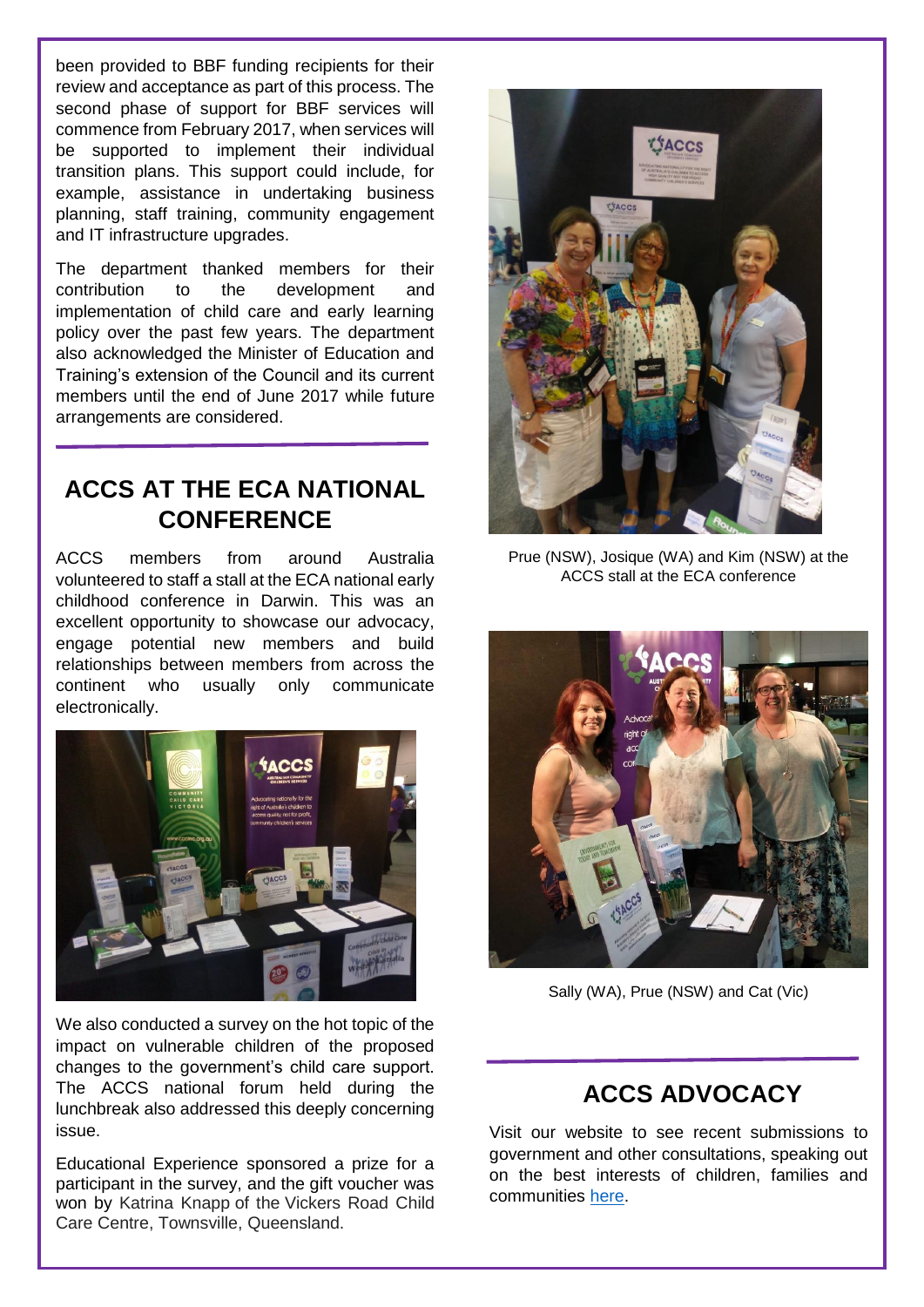#### **ACCS GUIDES VOCATIONAL TRAINING**

ACCS was pleased to renominate Brian Newman (from CCC Vic) to represent us on the Children's Education and Care Industry Reference Committee.

ACCS opposed a proposal to establish a Preferred Provider Scheme for Registered Training Organisations (RTOs) as a strategy to improve the quality of training in the sector. Instead we called for strengthening of the regulator, the Australian Skills Qualification Authority (ASQA) in its capacity to monitor and act on poor quality RTOs.

The ACCS response is available [here.](http://ausccs.org.au/wp-content/uploads/2016/12/20161214-Sub.pdf)

## **ACCS WELCOMES RESULTS OF NQF REVIEW**

In our initial analysis, ACCS welcomes many of the outcomes of the review of the National Quality Framework including:

- Requiring services to meet NQS is all areas in order to quality to apply for a rating of **Excellent**
- Retaining the overall quality rating
- Maintain the language in relation to children's rights
- Strengthening the language in relation to inclusion
- Nationally consistent ratios for Outside School Hours Care

We will continue to analyse other decisions which may be problematic, such as reduced requirements in relation to management. We will keep members informed of our analysis so you can use it in your advocacy in the best interests of children.

## **TICCSS IS COMING!**

Keep an eye out for the email invitation to participate in the fourth round of the ACCS national survey – Trends in Community Children's **Services** 

Your voice will showcase how the community sector is rising to the challenge of delivering quality and add power to our advocacy for ALL early childhood education and care services to deliver high quality for all of Australia's children.

#### **ACCS BRANCH UPDATES**

#### **WA ACCS branch**

Sally Griffith, Carewest member (ACCS WA branch); ACCS National Treasurer

Carewest is currently working in collaboration with a number of services and Local Government with regards to the community based sector that is effected by the WA Government's decision to withdraw maintenance and lease support. With the appointment of a new minister Hon Paul Miles MLA, new relationships are being formed to ensure the best possible outcome is achieved with the best interest of children in mind.

The current community based model is in excess of 30 years old. Carewest is currently exploring options of revamping the model for a more sustainable future. A sub-committee is in the process of gathering quotes to apply for funding to create this model. The expectation is that an 'Administration Hub' could be created to provide support at multiple levels dependent on service requirements.

We are hoping that such a model will ensure future success and stability for the community based sector in Western Australia.

#### **Victorian ACCS branch**

Lynn Turner, Community Child Care Association

Following our written submission to the Senate Inquiry into the Jobs for Families Child Care Package Bill, CCC was pleased to be one of the organisations invited to appear as a witness at the public hearings at the end of year. Well done to Leanne (our ED) and Linda (Deputy Chairperson) for attending at very short notice and discussing our key concerns about the Jobs for Families Package:

- It should not be linked to the Senate passing cuts to Family Tax Benefit - increased investment in early education and care should not come at the expense of cuts to low income families
- By treating child care only as a means to support and increase parents' workforce participation, it fails to recognise the right of all children to access high quality early education and care
- The proposed activity test will take away universal access to subsidised education and care – we need to maintain existing 24 hours of means tested subsidy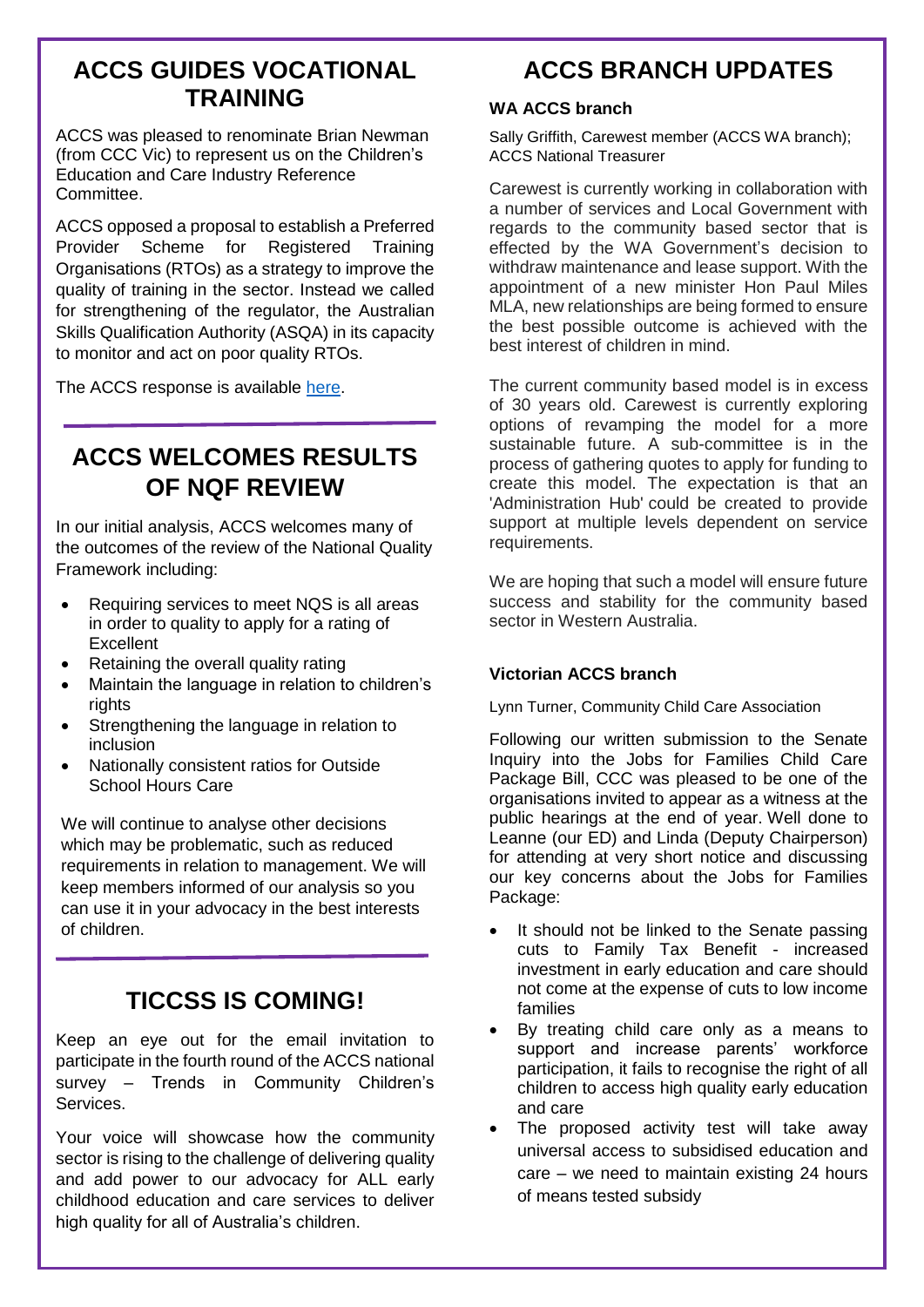We disagree with proposed changes to Budget Base Funded Services. It is essential that Aboriginal and Torres Strait Islander children are able to access integrated quality early learning and family support services. The Bill should include long term flexible funding for Aboriginal and Torres Strait islander services including existing Budget Base Funded Services.

With the recent announcement of the *Social Services Legislation Amendment (Omnibus Savings and Child Care Reform) Bill 2017,* CCC has written to all Victorian Senators urging them not pass legislation that links increased child care subsidies with cuts to low income families. See our Media Release [here](http://www.cccinc.org.au/docs/media-release-_-proposed-new-child-care-bill.pdf) 

CCC continues to advocate for the provision of quality training for the education and care sector. Our recent activities include a submission to the SkillsIQ industry consultation on *Improving Quality in Early Childhood Education and Care Training.*  Quality of RTOs, determined and consistent course duration, and adequate assessment practices are 3 key factors CCC believes are integral to a quality training system. CCC is also an invited member of the recently formed Community Services and Health Industry Advisory Group, facilitated by the Victorian Skills Commissioner, Neil Coulson. CCC's sector knowledge and advocacy at the meetings will help inform a new Industry Engagement Framework to ensure training aligns with Victoria's market requirements.

## **NOT FOR PROFIT SERVICES LEAD THE WAY IN QUALITY**

Prue Warrilow and Brian Newman

As of 31 December 2016 more than 13,000 early childhood education and care services in Australia have been rated under the National Quality Standards (the vast majority – 86% - of services in Australia). The *Ratings Snapshots* from ACECQA consistently show that not for profit children's services have higher quality ratings than for profit operators.

 More than three quarters of the services that are rated as Excellent quality are not-for-profit (including schools) - only around 25% are for-profit



31 of the 33 services rated as needing significant improvement are for-profit

Source: Australian Children's Education and Care Quality Authority National Quality Standard Data, as at 31 December 2016, released on 9 February 2017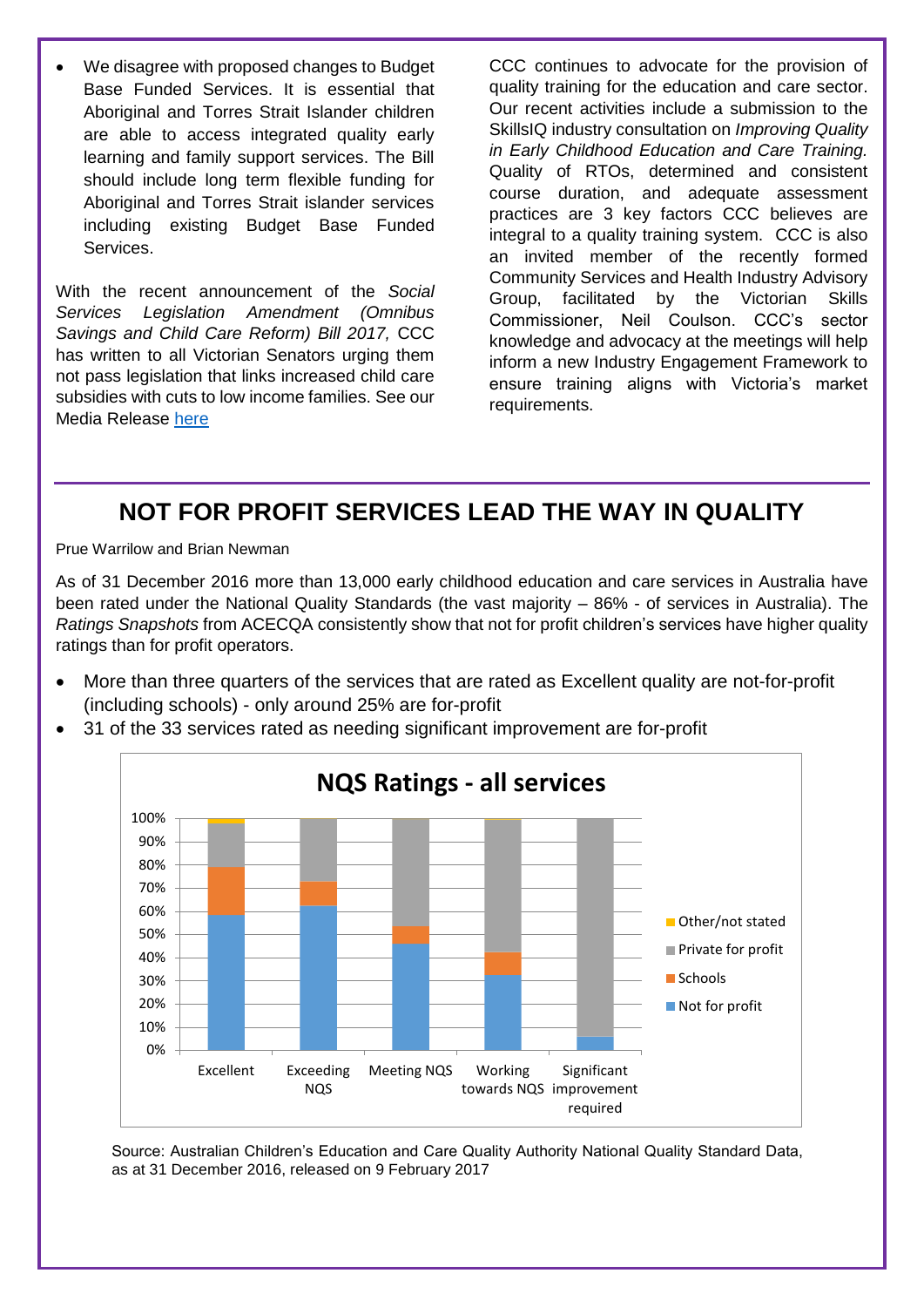Looking at centre-based services (defined by ACECQA to include long day care, preschool/kindergarten and out of school hours services) a similar picture emerges. 40% of not for profit and 36% of school centre-based services have been rated as Exceeding NQS, in contrast to 20% of for profit centre-based services. 'Not for profit' includes services operated by local and state government as well as the range of community organisations and cooperatives.

We know that there are some very average not for profit children's services and some very good for profit services; however, the ratings show a clear picture that not for profit children's services are twice as likely to achieve a rating of Exceeding NQS as for profit services. Conversely, for profit services are much more likely to be rated as Working Towards NQS and Significant Improvement Required than not for profit services - Working Towards 34% in contrast to 19% and Significant Improvement Required 0.15% in contrast to 0.03%.



Source: Australian Children's Education and Care Quality Authority National Quality Standard Data, as at 31 December 2016, released on 9 February 2017



Sadly, in family day care the contrast is much more stark, with only 6% of private family day care services receiving an Exceeding rating and 65% receiving Working Towards NQS.

Source: Australian Children's Education and Care Quality Authority National Quality Standard Data, as at 31 December 2016, released on 9 February 2017